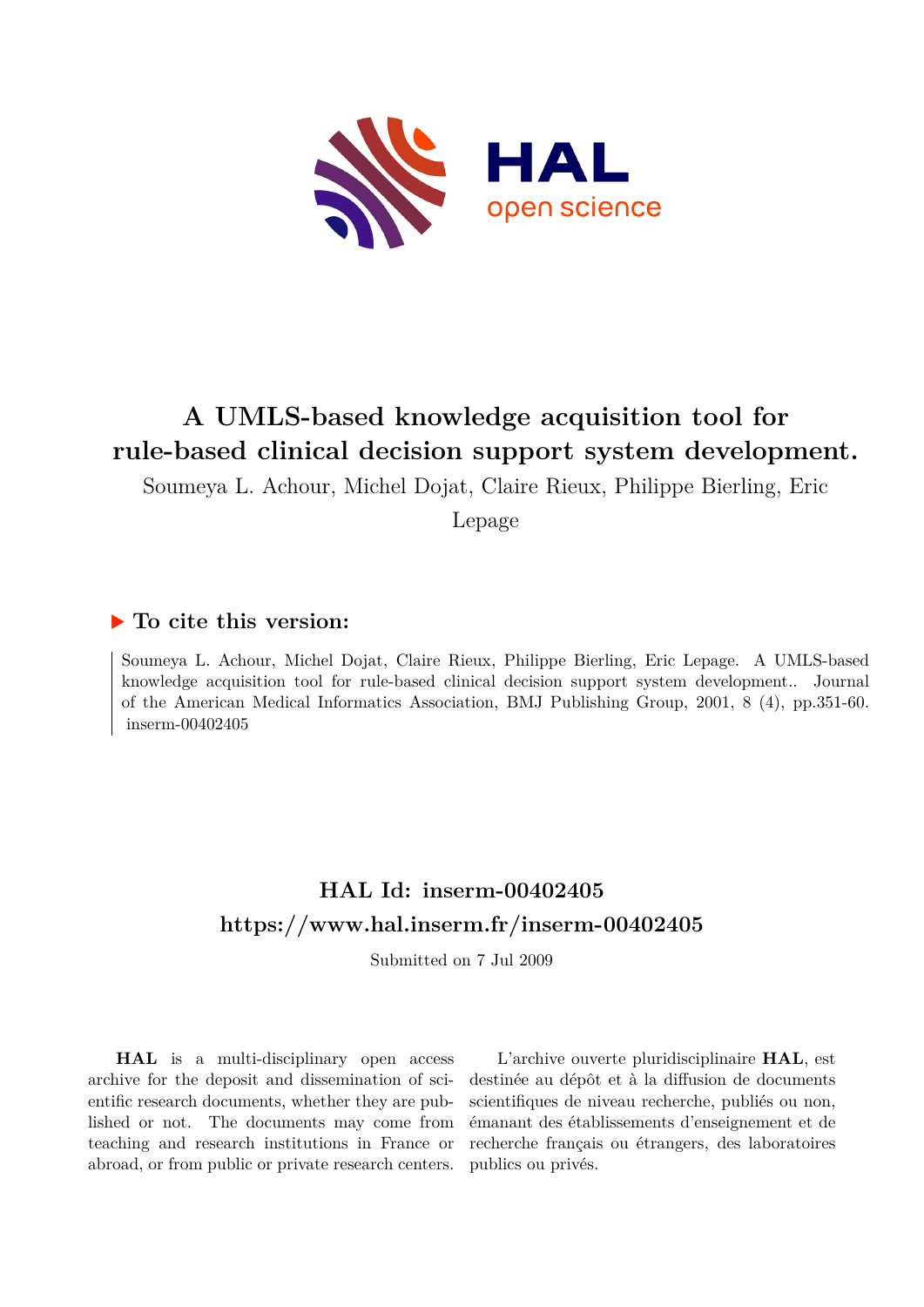# **A UMLS-Based Knowledge Acquisition Tool for Rule-Based Clinical Decision Support Systems Construction**

Soumeya L. ACHOUR<sup>1</sup>, MS, DVM, Michel DOJAT<sup>2</sup>, Eng, PhD, Claire RIEUX<sup>1</sup>, MD, Philippe  $BIERLING<sup>1</sup>$ , MD, PhD, Eric LEPAGE<sup>1</sup>, MD, PhD

<sup>1</sup> Département d'Information Hospitalier, C.H.U. Henri Mondor, AP-HP, Créteil, France. <sup>2</sup> Institut National de la Santé et de la Recherche Médicale INSERM U438, Grenoble, France.

*To appear in Journal of American Medical Informatics Association Note: This is a preprint and may differ in minor details from the published version*

Mailing address: Soumeya Achour

DÈpartement d'Information Hospitalier C.H.U. Henri Mondor 51, avenue du Maréchal de Lattre de Tassigny F-94019 Créteil, France Phone: 33 1 49 81 23 82 Fax: 33 1 49 81 40 50 e-mail: soumeya.achour@hmn.ap-hop-paris.fr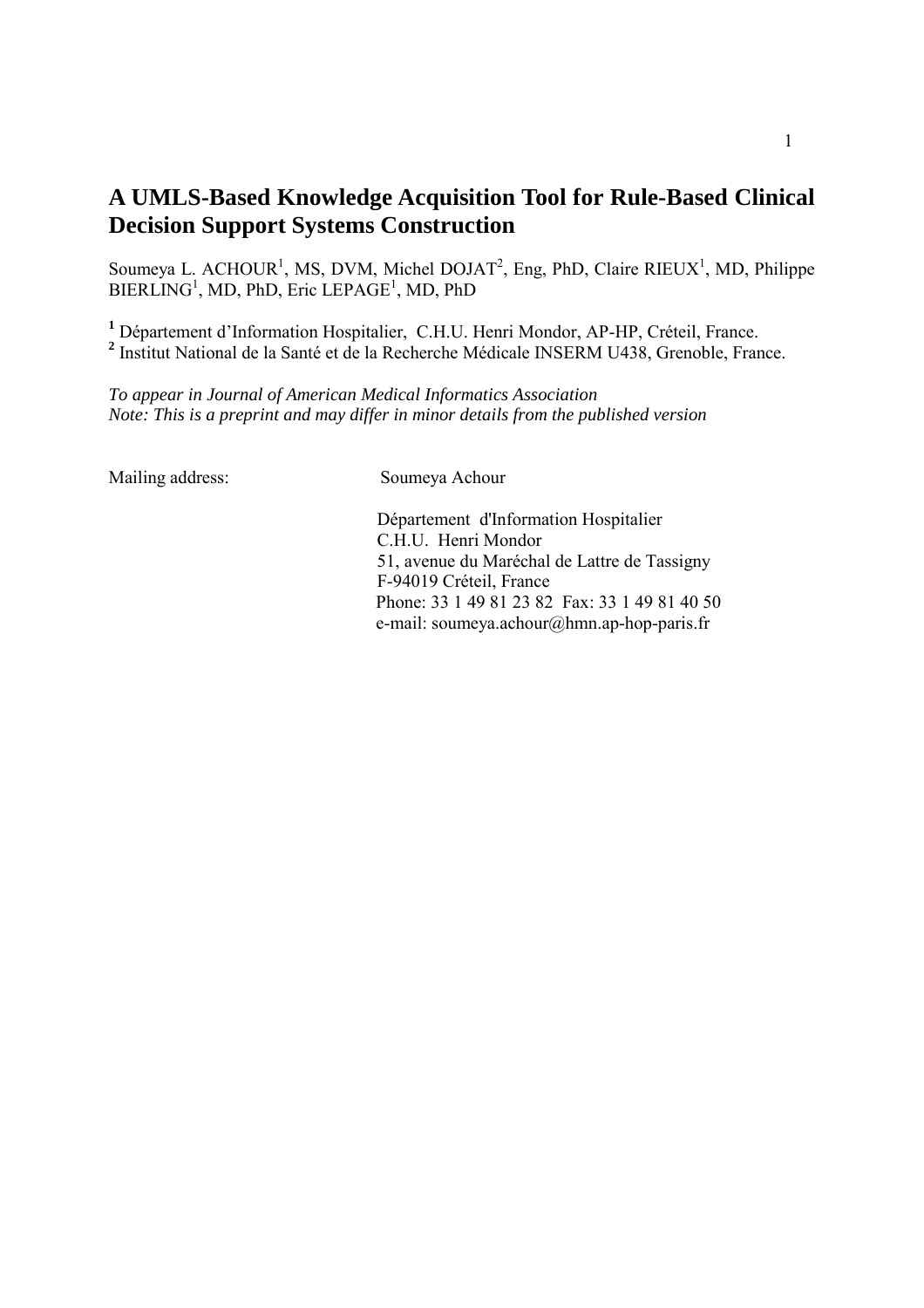*Decision support systems in the medical field have to be easily modified by medical experts themselves. We have designed a knowledge acquisition tool to facilitate the creation and the maintenance of a knowledge base by the domain expert and its sharing and reuse by other institutions. The Unified Medical Language System (UMLS) constitutes the domain entities and relations repository from which the expert builds, through a specific browser, the explicit domain ontology. The expert is then guided in creating the knowledge base according to the preestablished domain ontology and condition-action rule templates that are well adapted to several clinical decision making processes. Corresponding Medical Logic Modules (MLMs) are eventually generated. The application of this knowledge acquisition tool to the construction of a decision support system in blood transfusion demonstrates the value of such a pragmatic methodology for the design of rule-based clinical systems that rely on highly progressive knowledge embedded in hospital information systems.* 

Key Words: Knowledge Engineering, Domain Ontology, Arden Syntax, and Blood Transfusion.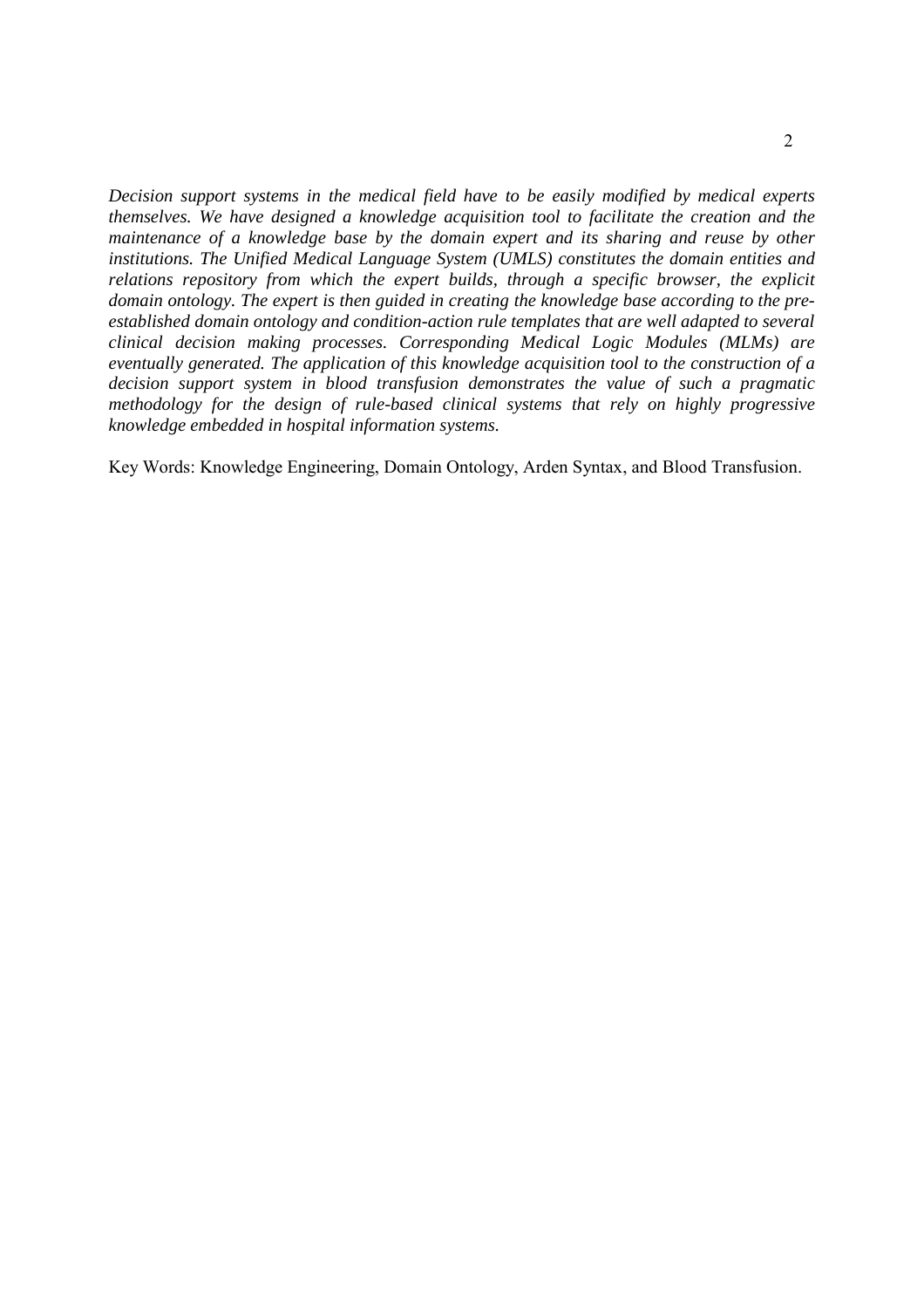### **I. Introduction**

Clinical decision support systems (CDSSs) have been shown to be very helpful to medical practitioners. Knowledge acquisition (KA) and modeling play leading roles in the development of such knowledge based systems. Unfortunately, two key factors limit the development of CDSSs and their integration in Hospital Information Systems (HIS): 1) the time and effort required by medical experts to create and maintain knowledge bases; and 2) the extreme difficulty of sharing and reusing the validated knowledge bases because of their idiosyncrasies and lack of clarity for users outside the originating institution. The latter factor is considered to be the main limitation to daily use of  $\overline{C}$ DSSs<sup>1</sup>. The goal of our work is the design of a KA tool to facilitate the creation and maintenance of a knowledge base by the medical expert and its subsequent sharing and reuse by other medical institutions. There are several approaches to achieving reuse, notably

- through generic abstractions: Lexicons, ontologies and problem-solving methods are built up and then adapted to fit the specific needs of a typical medical domain application<sup>2-5</sup>.

through the standardization of the knowledge representation: several standards have been proposed, such as  $KIF^6$ , Ontolingua<sup>7</sup> and Arden Syntax<sup>8</sup>.

- through specific models, such as GLIF<sup>9</sup> or PRO*forma*<sup>10</sup>, to represent certain kinds of clinical guidelines and support their dissemination.

Our project relies on the first two approaches.

Some KA environments have been proposed taking into consideration the specifics of the medical reasoning process and medical expertise. The research project GAMES<sup> $11$ </sup>, views the KA process as the construction of two models: the epistemological model, entailing the knowledge required to perform a particular task, and the computational model, containing data structures and algorithms designed to allow the computerized execution of that task. The PROTÉGÉ $^{12}$ environment allows developers to configure available problem-solving methods that are mapped to domain ontologies and generates task-specific knowledge acquisition tools. In parallel to architectures for KA, there is considerable work under way to create medical ontologies, a key component for building and reusing knowledge-based systems. For instance, the representation and integration language GRAIL, from the GALEN project, is especially designed to support models of medical terminology and achieve reuse of taxonomies<sup>4, 13</sup>. We consider that the Unified Medical Language Sources (UMLS) constitutes a knowledge corpus useful for building knowledge bases. Our approach, less general than that of PROTÉGÉ, is designed for medical experts without specific training in medical informatics. It allows them to configure rule-based templates that are mapped to the UMLS-based domain specific lexicon they have formerly constructed. Medical logic modules (MLMs) written in Arden Syntax are eventually generated in order to facilitate reuse and sharing of this knowledge base.

MLMs have been used to generate clinical alerts, interpretations or diagnoses<sup>14-18</sup>. For several years there have been numerous attempts to facilitate the creation of MLMs with respect to the Arden syntax. Interesting clinical experiences with MLM editors have been reported<sup>19-21</sup>. Our project differs from previous work in that it integrates the generation of MLMs into the general process of KA (ontology and knowledge base). In this article we report on our KA methodology; on the use of this methodology to build a CDSS applied to blood transfusion; and on a preliminary test of our system. In blood transfusion, the evolution of both medical knowledge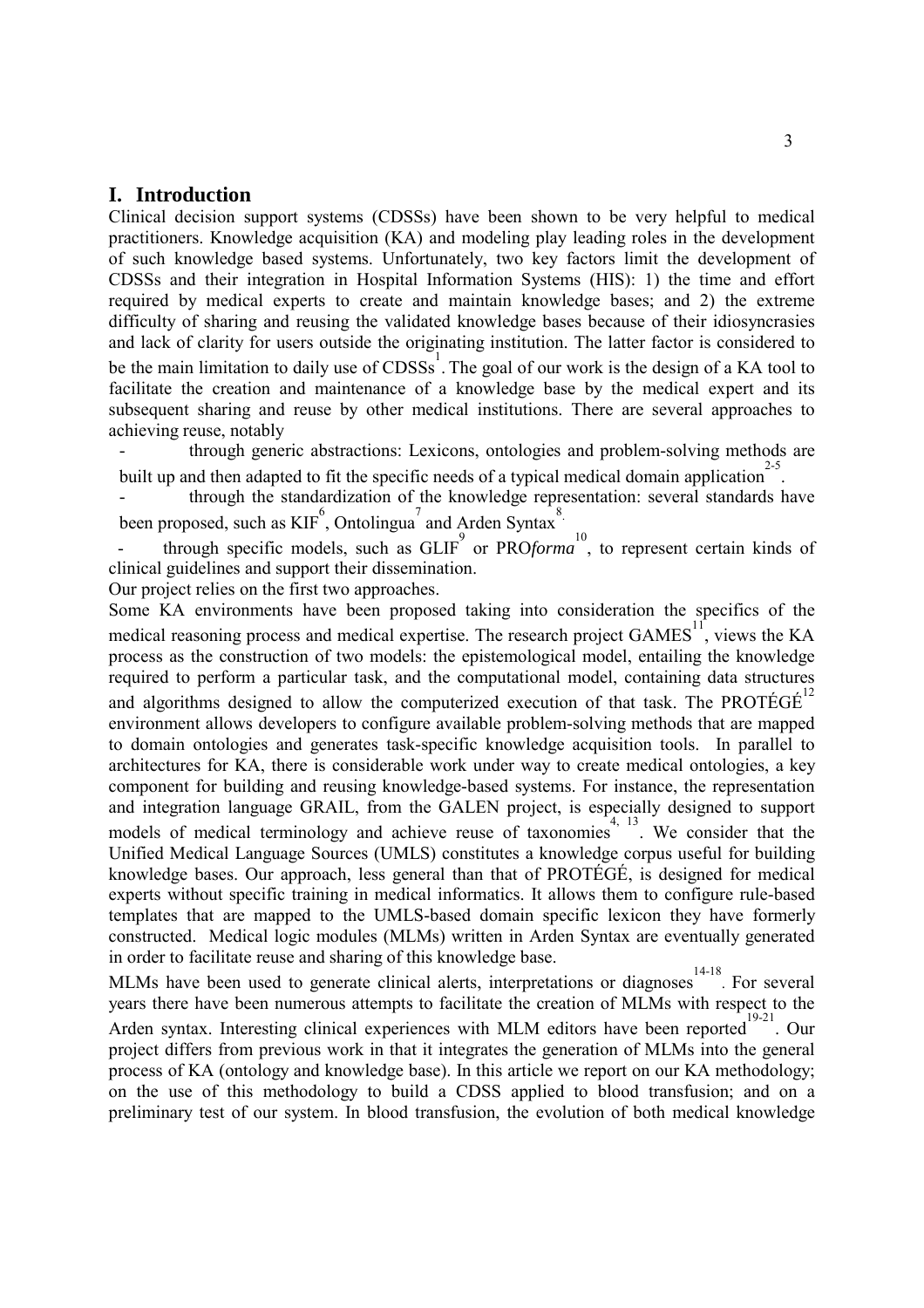and government regulations imposes a continuous adaptation of the CDSS that wholly justifies the use of our approach. Several CDSS have been proposed in this field $^{22-23}$ . Similar to all classical rule-based systems, these systems were difficult to maintain and extend. No specific knowledge acquisition technique was used for their development. One application embedded in the HELP system, concerns a computerized monitor blood ordering system based on a critiquing approach<sup>24-26</sup>. A set of knowledge tools is proposed to the expert for the definition and the maintenance of the knowledge base and a local data dictionary can be used. All these CDSS in blood transfusion turn essentially around the question of whether to transfuse or not. In addition to this issue, we studied, the choice of the qualifier (e.g. phenotyped or irradiated) of the product to be transfused. Our CDSS is currently being tested at the Henri Mondor Hospital (Créteil, France).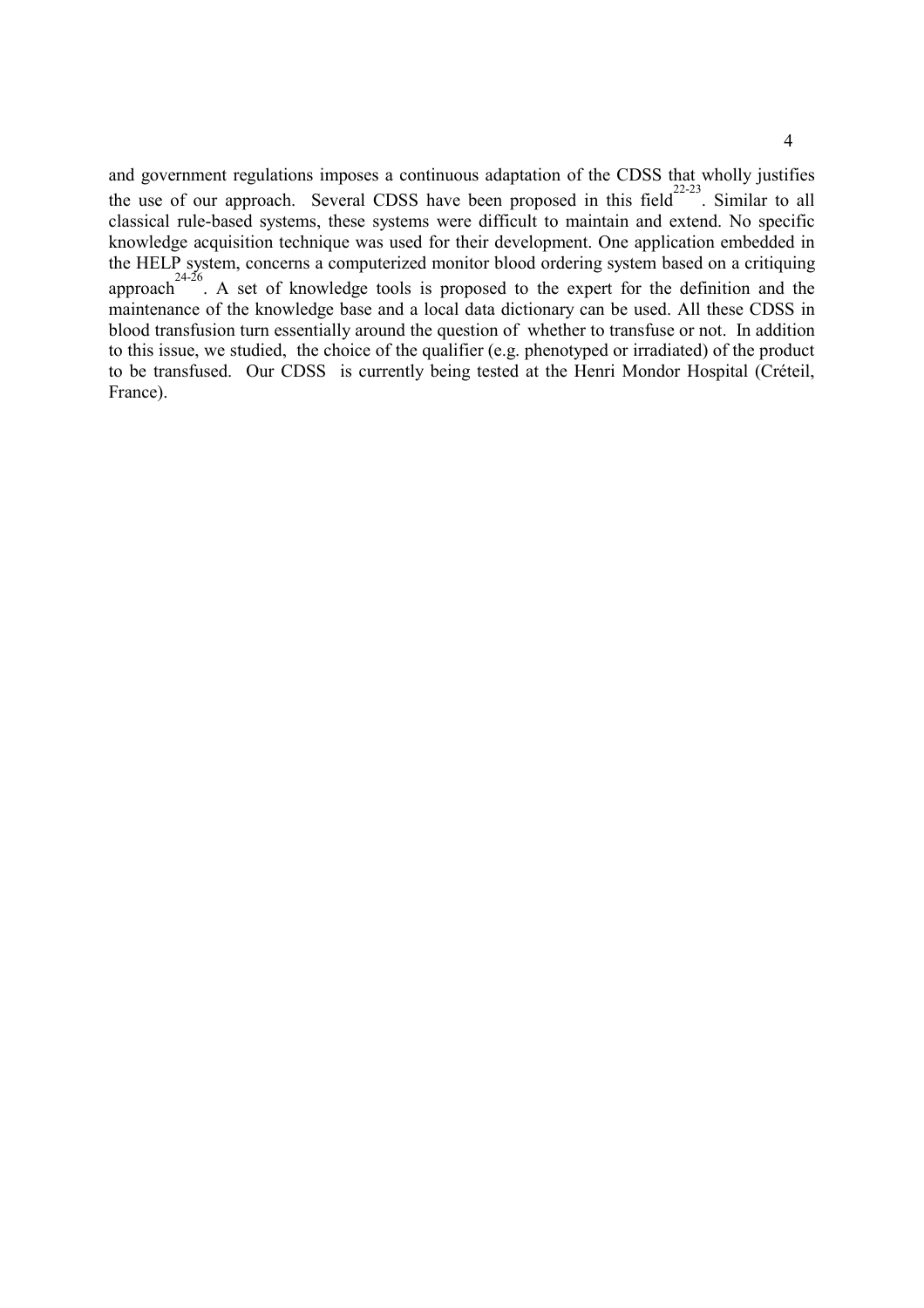## **II. Methodology**

Our methodology for knowledge acquisition and representation relies on two steps: first a domain ontology is developed*:* the expert selects the entities and relations present in UMLS that are relevant to constructing the domain ontology; and if needed, s/he introduces new terms and relations. Secondly, the domain knowledge is constructed: according to the pre-established domain ontology, the expert is guided in creating the knowledge base via condition-action rule templates. Corresponding MLMs are eventually generated automatically. Figure 1 represents our methodology.



**Figure 1.** Knowledge acquisition process and decision support system design. Block A: The domain ontology is built via the UMLS browser.

Block B: The knowledge acquisition interface allows the instantiation of a general problem solving method using the domain ontology. MLMs are automatically created and organized thanks to the knowledge manager.

Block C: An example of a decision support system architecture whose knowledge base is generated using our methodology. The arrival of new data (1) triggers the event procedure (2), and then the relevant MLMs (3), which represent the knowledge base, are executed by the inference engine (4). A results table containing a summary of the diagnosis and the order for blood products is provided (5). Initial data are sent automatically by the hospital information network or entered manually by a physician.

#### **A. Construction of the Domain Ontology using UMLS**

To facilitate sharing and reuse, we have chosen UMLS, elaborated to facilitate the integration of information from multiple biomedical sources, to constitute the repository of entities and relations from which the expert builds the domain ontology. Three components constitute the UMLS. The Metathesaurus contains a collection of biomedical concepts and their inter-relations. The Semantic Network, through its high level semantic types, provides a consistent categorization of all concepts represented in the Metathesaurus. The Specialist Lexicon is an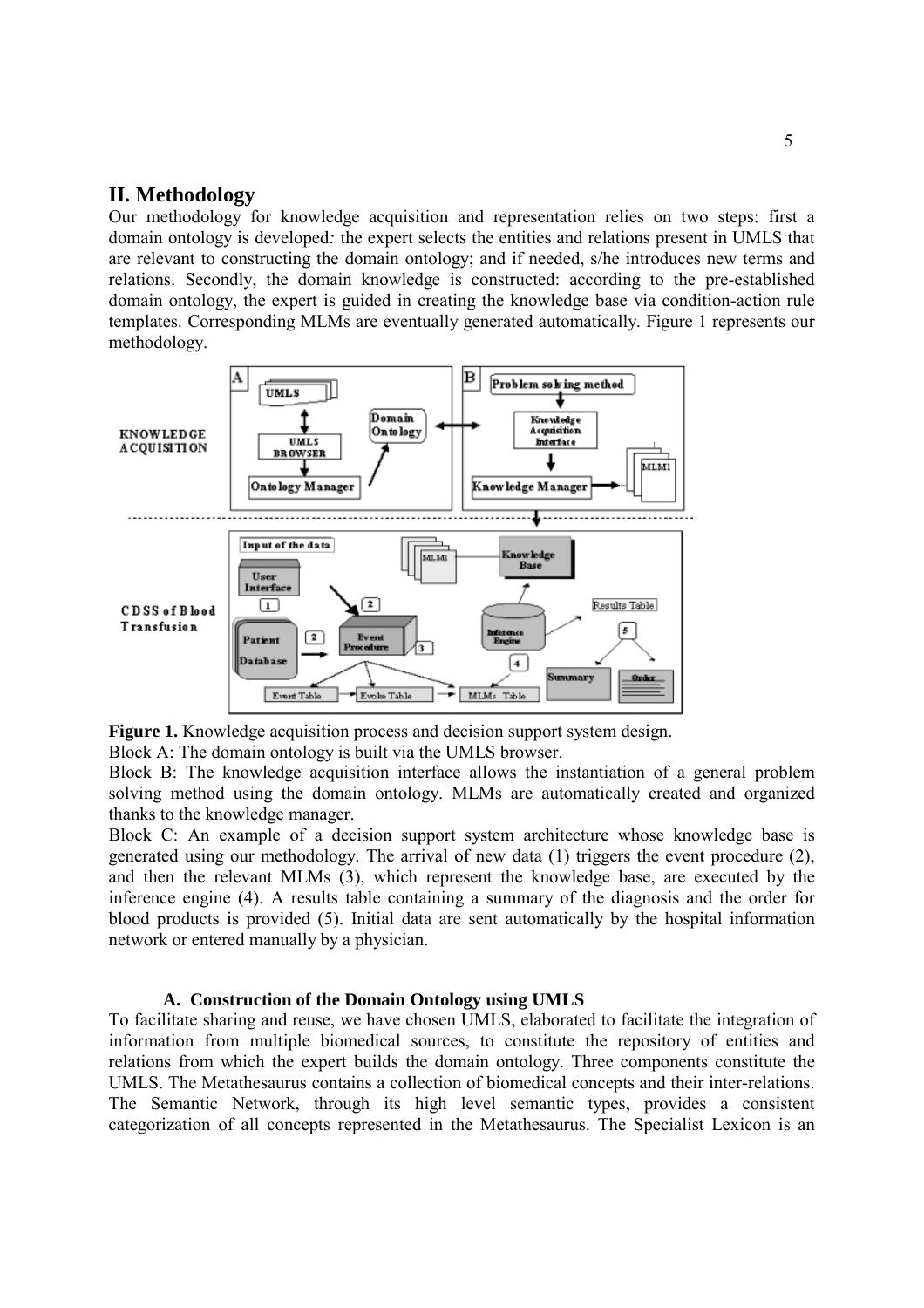English language lexicon with biomedical terms. The lexicon entries for each word or term records syntactic, morphological, and orthographic information. UMLS provides a shared source of terminology widely used in clinical applications 27-30 . In order to navigate between concepts through the concept hierarchy and through the semantic network, we have designed a specific navigator 31 .

#### *1. The UMLS Navigator*

The conceptual model (Figure 2) of our navigator is based on two components of the UMLS: the Metathesaurus and the Semantic Network. We have adopted an object-oriented representation. *Concept* is the main class of our Metathesaurus model. It includes several attributes (for example *ConceptDefinition*, *ConceptLinks,*etc.). It reflects properties present in UMLS; each concept has a unique identifier. Different terms with the same meaning are linked to the same concept identifier. We have reified the link (*LinkConceptToVariantes*) between a concept and these terms (preferred term, synonyms, etc). The relation (*ConceptLink*) between two concepts has three parameters represented as classes: a *ConceptRelation* (parent, child, general, specific...), a *ConceptRelationAttribut* (isa, inverse\_isa...) and an *InformationSource* (Mesh98...) that provides it. Our representation of the UMLS semantic network is then a reified graph whose edges are the semantic relations (*SemanticLinks* ) such as affected\_by, occurs\_in*.,* and vertices are the semantic types (*SemanticType)* or semantic relations (*SemanticRelation*).



**Figure. 2.** Conceptual model of UMLS including Metathesaurus and Semantic Network (OMTdiagram34).

The lines indicate relations between classes.

#### *2. Domain Ontology Construction*

The construction of the domain ontology requires four steps. First, the expert identifies the medical terms used in the specific domain. Using our specific browser (Figure 3), s/he looks in the UMLS metathesaurus for the corresponding concepts, selects any relevant concepts and adds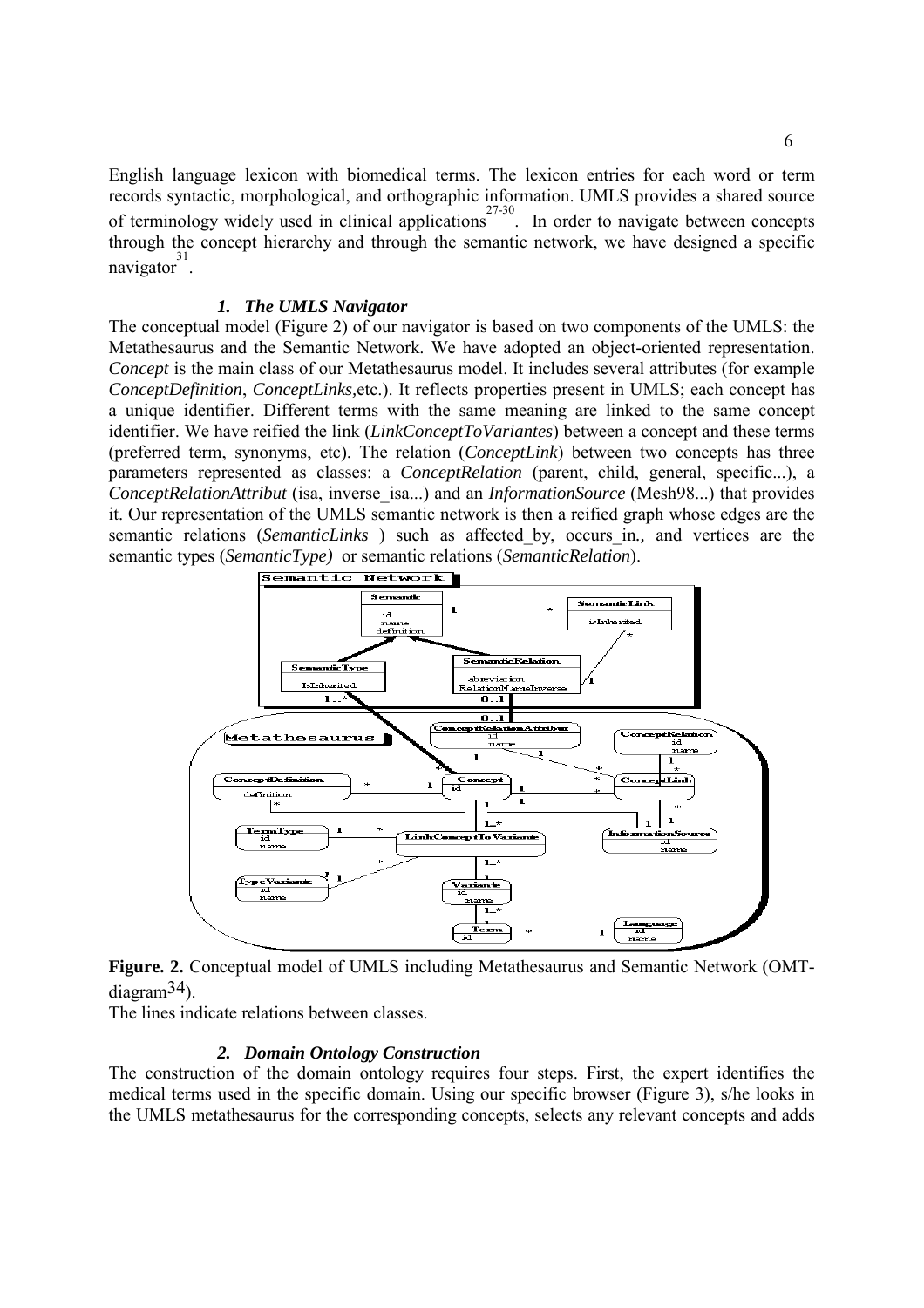them to create a list. To facilitate comprehension and to enrich her/his list s/he then identifies for each concept its ascending hierarchy (i.e. its parents). Depending on the source vocabulary within the Metathesaurus, a concept can be found at several levels within a specific ascending hierarchy. Figure 4 shows the different possible ascending hierarchies for *hemolytic autoimmune anemia* term. The expert selects the hierarchy that corresponds to the semantic meaning s/he associates with a specific concept, or constructs her/his hierarchy by choosing the concepts from the different sources.

| <b>Explored - Executed</b>                                       |                    |                           |                        |                                               |                          |   |  |
|------------------------------------------------------------------|--------------------|---------------------------|------------------------|-----------------------------------------------|--------------------------|---|--|
| <b>COROL/871</b>                                                 |                    |                           | <b>Solomne Diction</b> |                                               |                          |   |  |
| Angels<br><b>AREEMEE</b>                                         |                    |                           |                        |                                               |                          |   |  |
|                                                                  |                    |                           |                        |                                               | guas skinartijs en       |   |  |
| Disease or Dyteborne                                             |                    |                           |                        |                                               |                          | ï |  |
|                                                                  |                    |                           |                        |                                               | lemer anger et trace e   |   |  |
| Anumix<br>Ansenia. NOS<br>Absolute anemia                        |                    |                           |                        |                                               |                          |   |  |
| Olgecythemia at red blood calls<br>Olympytown of red blend calls |                    |                           |                        |                                               |                          | ٠ |  |
|                                                                  | <b>Retail</b> proj |                           | <b>HE-SIAL HES</b>     |                                               | Former Artificate models |   |  |
| parent.<br><b>Jeatherd</b>                                       | <b>HA</b>          | <b>Bill</b> drunetal isla |                        | <b>The Street</b>                             |                          | ٠ |  |
| Si lavan                                                         |                    | all manped fall           |                        | <b>SINGHOU</b>                                |                          | ۰ |  |
| panic iverse its pero. Hometalogic Diseases                      |                    |                           |                        |                                               |                          | ٠ |  |
| parent inverse iss 145160 Hematologic Steepess                   |                    |                           |                        |                                               |                          |   |  |
| parent memory in perso. Other and unspecified memor              |                    |                           |                        |                                               |                          |   |  |
| parent - CSPUI Hematologic Diseases                              |                    |                           |                        |                                               |                          |   |  |
| sweet.                                                           |                    |                           |                        | - RCDR Other and range cified aminities       |                          |   |  |
| pant - ICDS7 Other and unspecified member                        |                    |                           |                        |                                               |                          |   |  |
|                                                                  |                    |                           |                        | carent - WINCED Red blood call disentes, NOS. |                          |   |  |

**Figure. 3.** Our UMLS Navigator GUI.

The figure shows the exploration of the Metathesaurus for the anemia concept.

Because strong standardization is not always possible in medicine, a medical expert can insert new terms or extend the initial hierarchy corpus to take into account particular considerations<sup>32</sup>. For term insertion, two constraints must be respected: the new concept must be linked to a semantic type from the UMLS semantic network and must have a parent. If a specific classification is constructed, it is saved in the UMLS format (MRCXT table) with a specific tag (PERSO) in the raw source (SAB).

All the concepts extracted from the UMLS or created have a local identifier, and are stored in a local table. This local table allows the link with the clinical database of the hospital. When introducing new terms and classification, the expert has the responsibility, for checking their adequacy and their consistency with the set of information contained in PERSO. As semantic types are general, an intermediate layer, named categories, has been added to introduce more specific types. The categories correspond to the concepts located at the top of the hierarchy of the contextual list selected from those present in the Metathesaurus or created by the expert. For instance, *Anemia Sickle Cell* is initially linked to the *Diseases* or *Syndrome* semantic types. We have introduced the category *Hematological Diseases* as a subclass of *Disease* or *Syndrome* semantic type, to which *Anemia Sickle Cell is linked* (see Figure 5).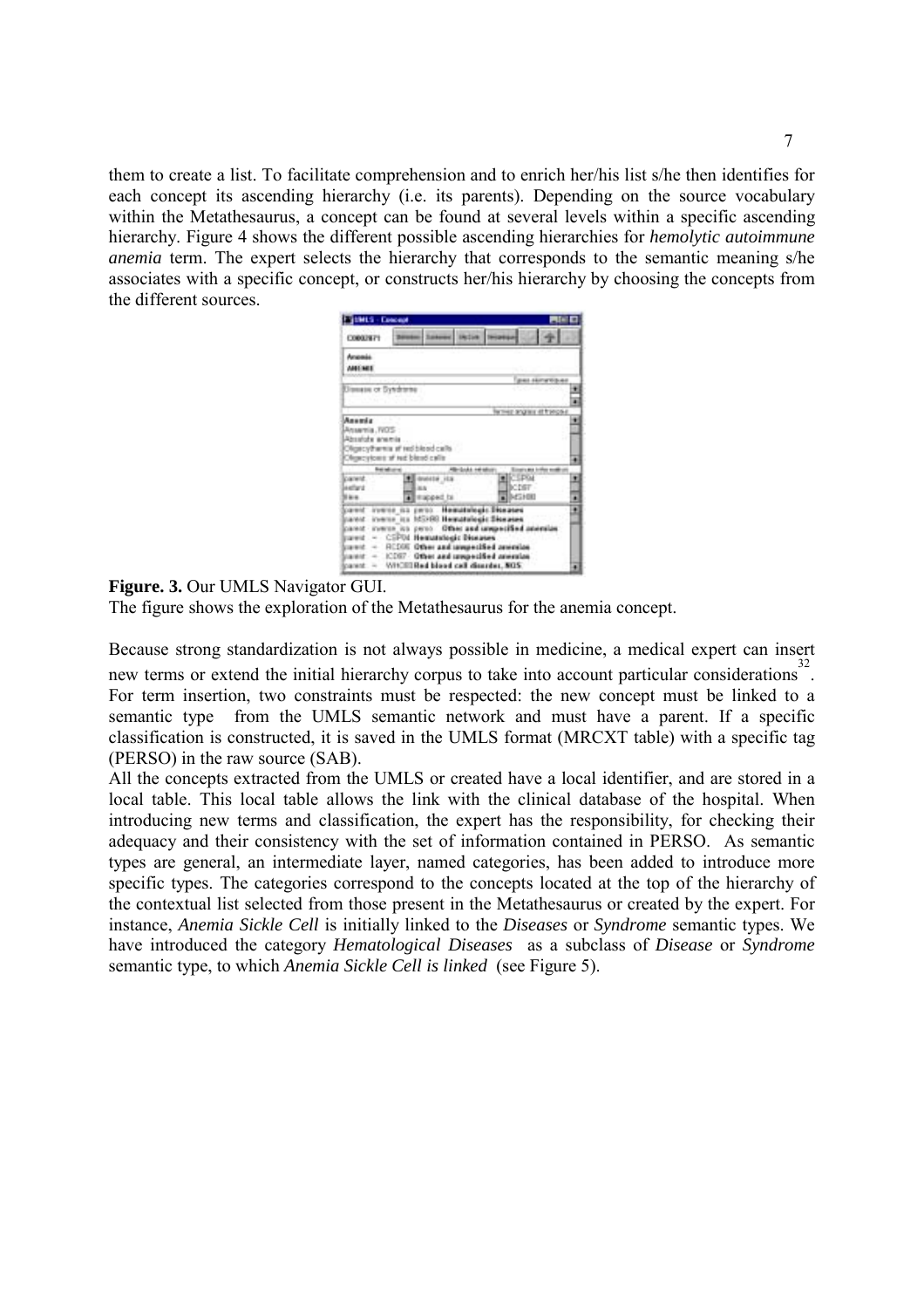

**Figure. 4.** General outline of the ontology.

**A**: The semantic types in relation with categories.

The expert also assigns the semantic types from the semantic network for any new concept added.

**B**: 1) Categories that subsume the medical terms used, 2) Concepts in relation with medical terms according to a hierarchic classification, 3) Medical terms used, 4) some MLMs where  $b_1$ ,  $b_3$  and  $b_7$  are present in condition or action parts.

In the fourth and final step, following the classification of the terms according to an ascending hierarchy, all possible relations among these terms are automatically determined. For this purpose, a query is performed on the UMLS semantic network, to extract relationships between semantic types and concepts useful to represent the expert's knowledge. Then, the expert selects the relevant relationships between concepts among those present in the Metathesaurus. Once again the expert may add new relationships to this contextual list (identified with the label ´PERSO ª). During the ontology design, a local identifier (CLI) is automatically created for each concept acquired. This CLI is stored in the slot data of the MLM during the knowledge acquisition process. A local table is then designed to link and translate these local identifiers to the clinical database identifiers (CDBI).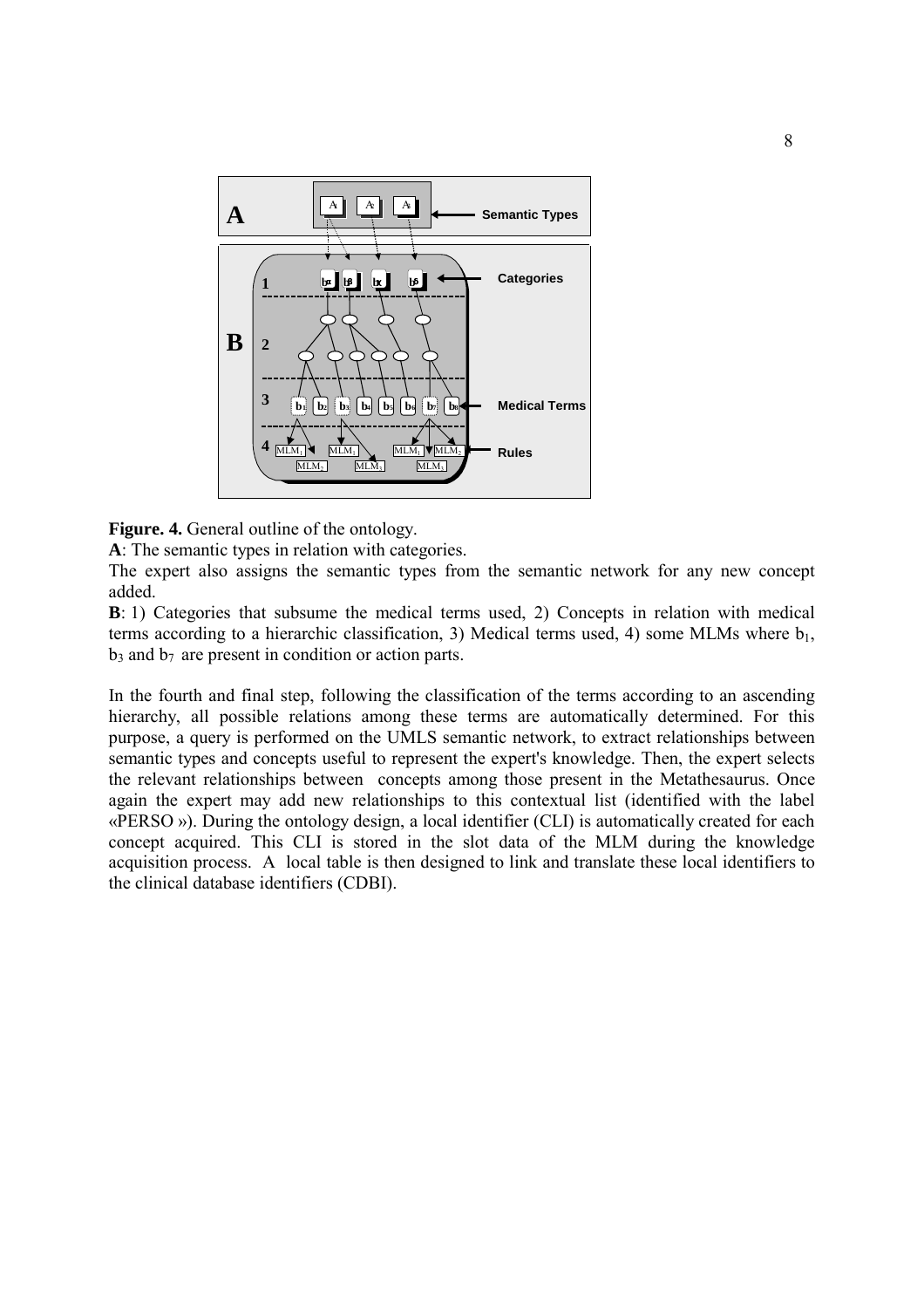

**Figure 5**. Selection of the relevant hierarchy from different sources. A specific popup menu (not shown here) allows for the construction of our personal hierarchy (namely perso).

From the development of the domain ontology, three different structures are obtained: 1) the hierarchy of terms and concepts used in the domain. These terms have an ascending hierarchical context, connected by the relation "inverse isa"; 2) the concepts located at the top of the hierarchy that have been selected will compose the list of categories that subsume the medical terms used; and 3) the UMLS semantic network excerpt covering the concepts selected for the domain, such that each of the terms has a semantic type and a category.

For the collection of terms present (n=120), in the blood transfusion domain, the medical expert found corresponding UMLS Metathesarus conceptsfor 88 (i.e., 73%). The blood transfusion domain used highly specialized terms such as "transfusion of red blood cell plasma depleted", " transfusion of red blood cells phenotyped ", " patient erythrocyte alloimmunised ", etc. which were not present in the version of the Metathesaurus used. The coverage of disease terms qualified by such adjectives as minor, severe, or chronic was uneven.

#### **B. Domain Knowledge Construction**

Starting from the predefined domain ontology, the expert creates the domain knowledge needed by the application. We have modeled the knowledge with production rule templates. Our knowledge acquisition tool guides the user through three steps of rule description: 1) documentation following the Arden syntax definitions; 2) specification of the condition part of each rule; and 3) specification of the action part of each rule. The entities that compose the conditions and action parts of the rules come from the domain ontology and are linked to the semantic types. To illustrate the process of rule specification, let us start with the rule template (see Figure 6)  $(A_1) \longrightarrow (A_3)$ . After selecting, A1 for the condition part, the expert can choose between  $b_{\alpha}$  and  $b_{\beta}$ . The selection of  $b_{\alpha}$  leads to three possible choices:  $b_1$ ,  $b_2$  and  $b_3$ , the expert chooses the concepts  $b_1$  and  $b_3$  for the condition part. A<sub>3</sub> then  $b_6$  and then  $b_7$  is selected for the action part leading to rule 1:

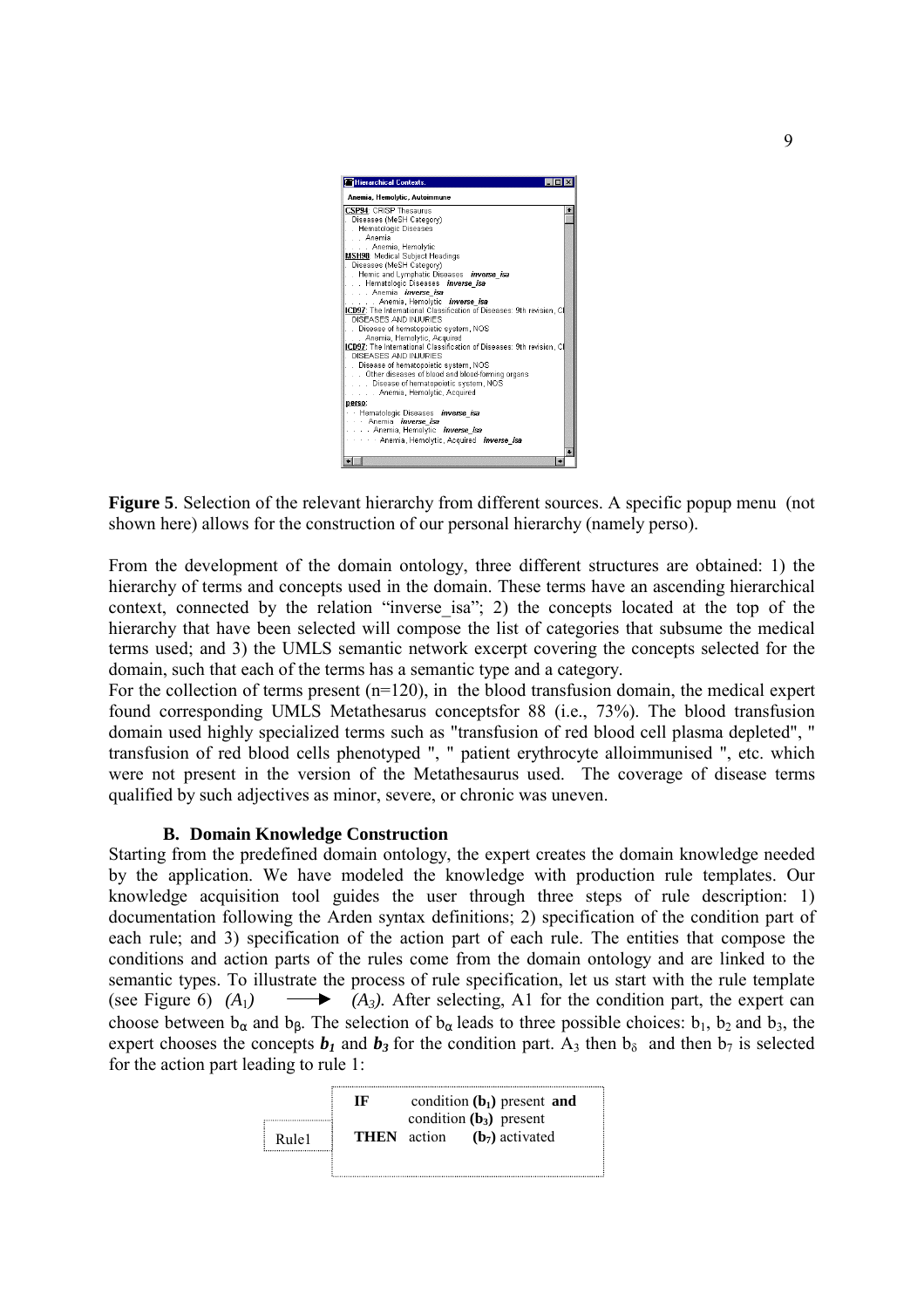

**Figure. 6.** An excerpt of our domain ontology based on the UMLS. A: Semantic types, B: Categories, C: Terms used in the medical expertise. Rectangles with white background indicate entities used in rule 2 (see text).

#### *1. Generation of Medical* L*ogic Modules*

A MLM, equivalent to a single rule in a rule-based expert system, contains enough medical knowledge and data to make a single clinical decision<sup>8</sup>. MLMs can be independent of one another but also can be linked by CALL statement. A MLM is an ASCII file composed of slots grouped into three categories: *Maintenance*, *Library* and *Knowledge*. The categories parts of the MLM are acquired via the KA-tool. The Figure 7 shows the interface for the construction of Rule 2.

> **Rule 2 IF** (Sickle Cell Anemia) **AND** (Multiple Organ Failure) AND (Hemoglobin<10) **THEN** (ErythrociteTransfusion)

In order to facilitate maintenance and avoid redundancy or inconsistency, MLMs are organized depending on the concepts they manipulate. The name of the MLM is stored in the slot *filename* of the category *Maintenance* and the concepts used in this MLM (e.g  $b_1$ ,  $b_3$ ,  $b_7$  for Rule 1) are stored in the slot *keywords* of the category *library*. The concepts appearing in the condition part are linked, to the corresponding MLMs, by the relation "has as rule" to facilitate the retrieval of specific MLMs. The goal of each MLM, represented by its action, is stored in the slot *purpose* of the category *library*. The concepts appearing in the action part are linked to the corresponding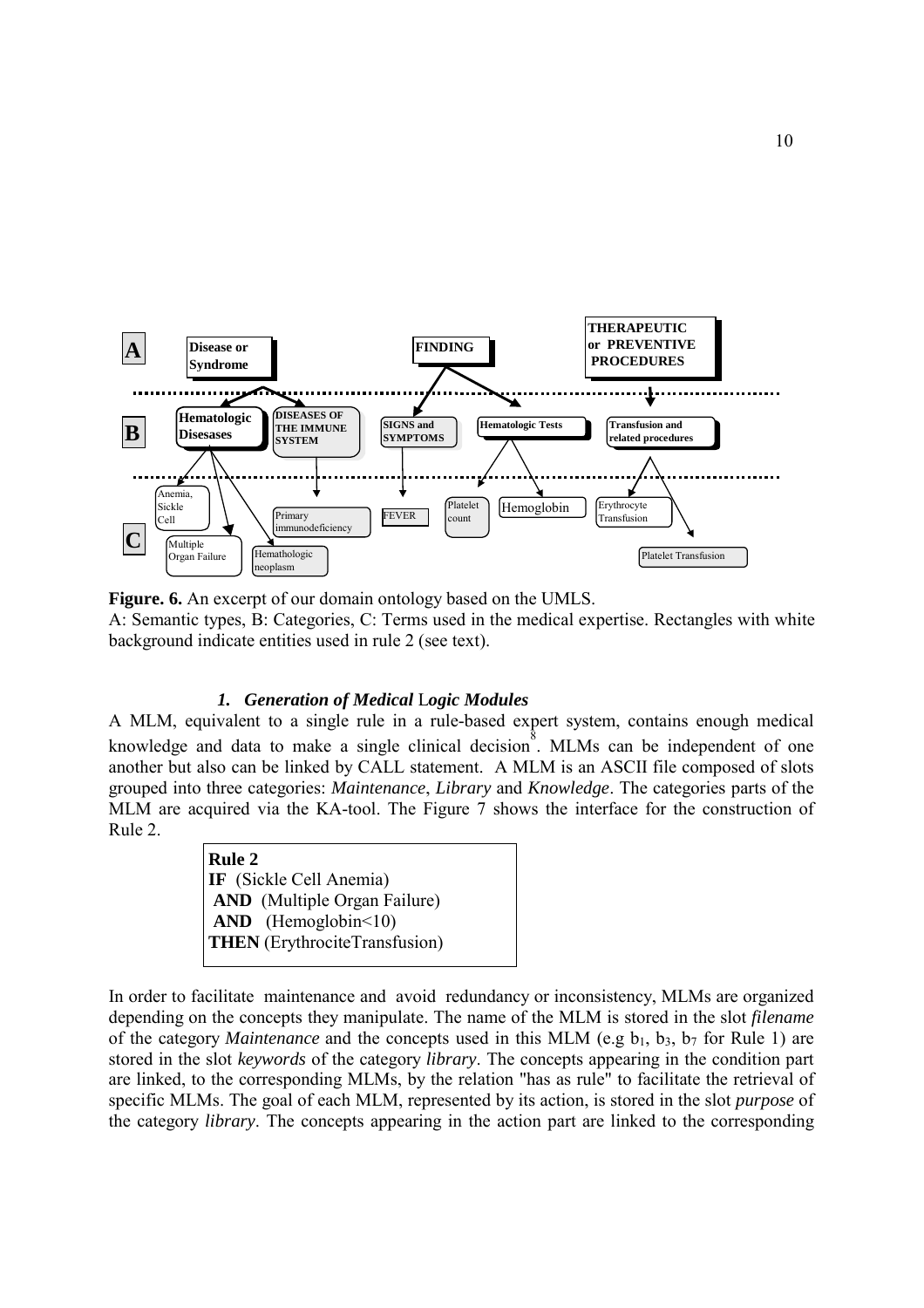MLMs with the relation: "the action of ". This allows the expert to retrieve easily all MLMs that trigger a specific action. Finally, this knowledge is formalized according to the Arden syntax with MLMs linked to the domain ontology.

One hundred and ten rules (translated in MLMs) entail the knowledge base. The indexing and the referencing of the terms that compose each MLM are used to identify possible redundancies and inconsistencies during the creation of a new MLM. In the current prototype, the checking for redundancy and inconsistency is performed manually. Inheritance property is not used during MLM construction.

| <b>Types</b>                     | Categories                                                     | Concepts                                                                                                 |             |     |
|----------------------------------|----------------------------------------------------------------|----------------------------------------------------------------------------------------------------------|-------------|-----|
| DISEASE and $\blacktriangledown$ | Cardiovascular Disease -<br><b>INFECTIONS</b><br>Neoplasms     | Thalassemia<br>Multiple Organ Failure<br>lig A Deficiency                                                | and<br>land | Add |
|                                  | Hematologic Diseases<br><b>ULCER</b><br>Diseases of the Immune | Idiopathic aplastic anemia<br>Aplastic anemia secondary to drugs<br>Hematologic Neoplasms without chimio | lor<br>lend |     |
|                                  |                                                                | Minor Blood Coagulation                                                                                  |             |     |
| <b>Rules</b>                     |                                                                |                                                                                                          |             |     |
|                                  | Anemia, Sickle Cell and Multiple Organ Failure and             |                                                                                                          |             |     |



Three list boxes allow the selection of the corresponding entities that appear in condition or action parts of the rule. The rule under construction is shown at the bottom of the figure.

# **III. Experience with a CDSS for Blood Transfusion**

The transfusion of blood products is an inescapable therapy for certain pathologies that has the potential to induce undesirable immunological and infectious effects, like HIV or Hepatitis. The best guarantee for the patient's safety is strict adherence to transfusion guidelines. In addition, the transfusion of blood products is an expensive therapy that, in terms of public health, must be prescribed advisedly. A CDSS that assists the prescription of blood products seems to be an appropriate tool for enhancing patient safety and reducing heath care costs. However the expansion of medical knowledge about blood transfusion and changes in government regulations impose a requirement for frequent adaptations of decision rules for blood transfusion.

At the Henri Mondor Hospital (Créteil, France), approximately 30,000 blood products per year are distributed to 5,000 patients. Such volume justifies the development of a CDSS integrated into the hospital information network to assist the clinician in blood product prescriptions. We constructed a CDSS for blood transfusion using the methodology previously described.

### **A. Architecture of the CDSS**

Starting from blood data (essentially hemoglobin and platelet concentrations) and the patient's state (disease, current therapy, ect...), the system indicates whether transfusion is required and if so, which type and quantity of product to transfuse. It works according to the data-driven and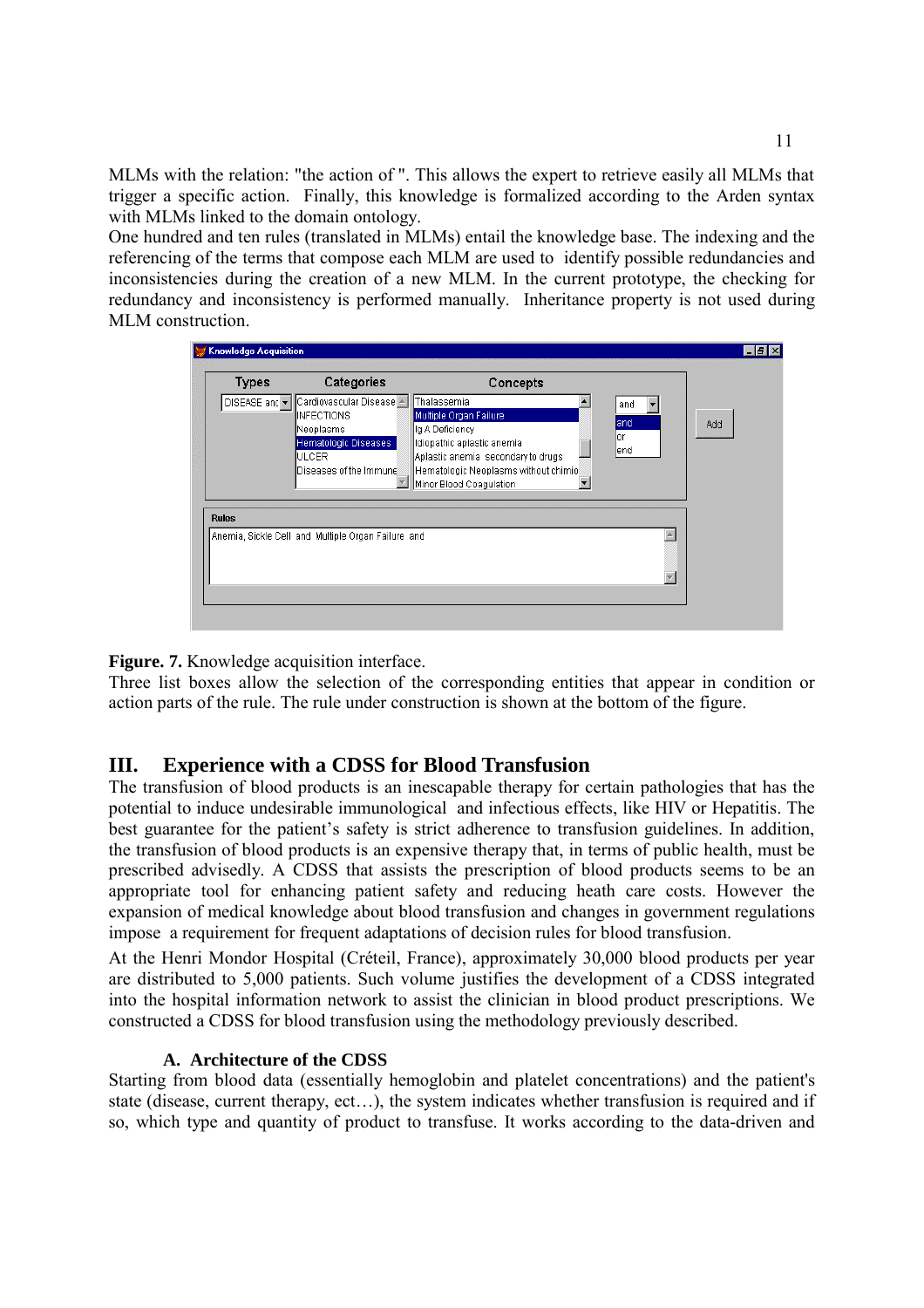application-driven principles of the MLM-controller<sup>15, 16</sup> that schedules the MLMs execution. The CDSS is composed of three modules (see Figure 1): 1) The user interface to retrieve information from the patient database, 2) The knowledge base that contains expertise for blood transfusion in MLMs, 3)The inference engine that executes the relevant MLMs. Two modes are available: alert (data-driven) and consultation (application-driven).

Alert: When biological data are automatically sent into the patient database (1), the event procedure is triggered (2). This activates (3) several MLMs executed by the inference engine (4). Actions are performed and a table of results is generated (5). Depending on the seriousness of the diagnosis an alarm signal could be set on. These steps are shown in Figure 1.

**Consultation:** The physician keys-in data about the patient as well as the prescription specifying the type and quantity of products to be transfused. Then, the system determines whether the transfusion is appropriate and the type, qualifier and quantity of the product to be transfused. Details of the system's decisions are displayed to the physician. If s/he disagrees, s/he can order other products and justify her/his choices in a brief report. A complete report including the system's and the physician's recommendations is sent to the blood bank.

#### **B. Preliminary results**

A first evaluation was performed in order to validate the coherence and the correctness of the CDSS. For that, thirty orders were studied, which demonstrated the reliability of transfusion order (98% for platelet and 97% for red cells transfusion). A discrepancy was observed between the system and the physicians in 18 of 30 cases (60%) for the qualifiers of the product to transfuse such as phenotyped and/or compatibilized.

Analysis of these discrepancies revealed a need to add more information about the patient's status and to modify rules in the knowledge base. Twenty new orders were then evaluated using the modified CDSS. Some disagreements persisted between physician's order and CDSS's conclusions (40 %), but there was 100% agreement between the CDSS and the experts who reviewed the orders. This result was explained by the fact that physicians did not follow the current transfusion guidelines. A working committee was appointed to modify current practice, to adhere to new transfusion guidelines. The prototype is presently being evaluated at the Henri Mondor's Hospital.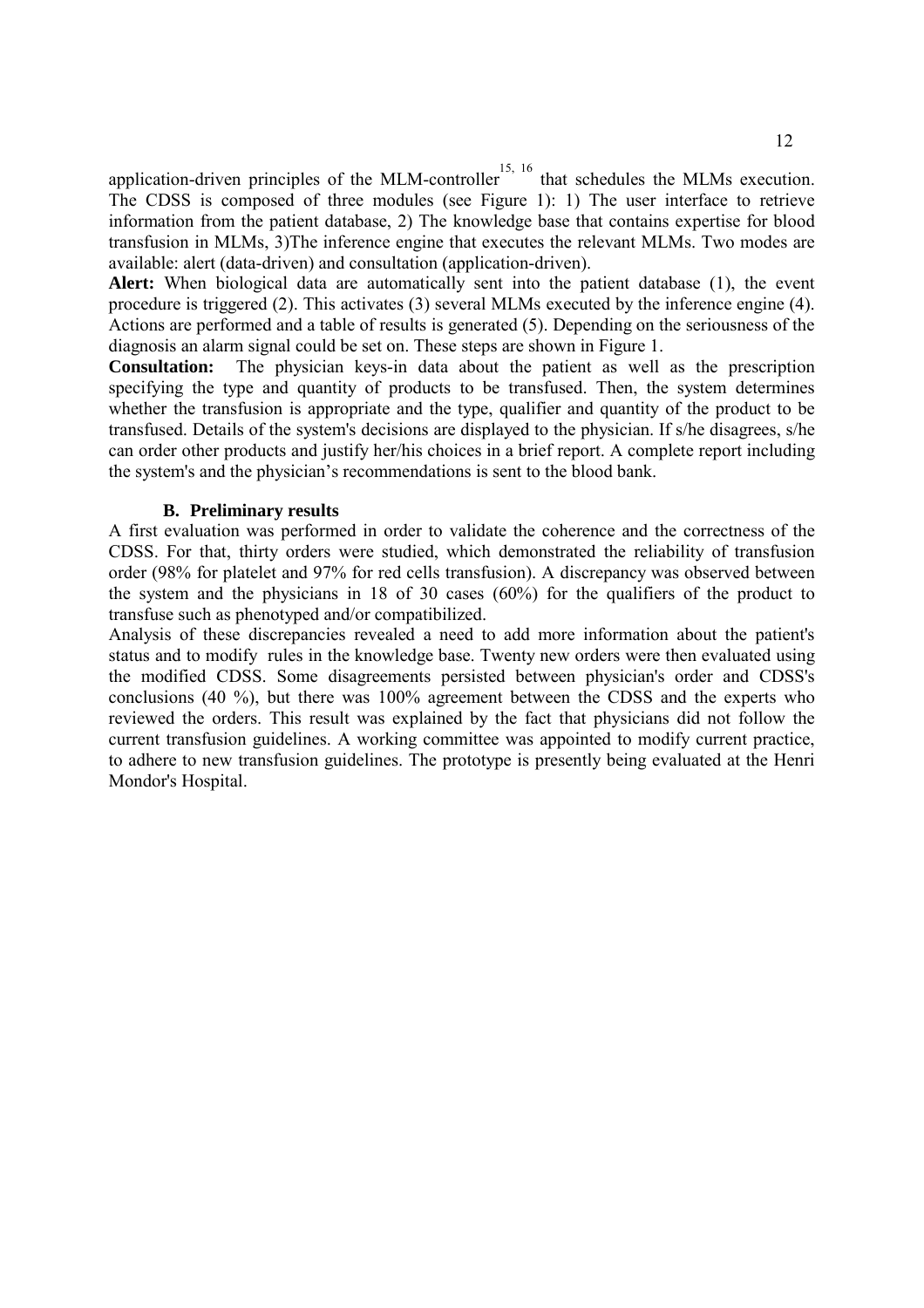## **IV. Discussion**

We argue that our approach is a practical way to build CDSSs: it 1) avoids constructing the domain specific ontology from scratch, 2) limits the introduction of idiosyncratic terms and relations and 3) combines reuse and sharing with domain-specific lexicons familiar to clinicians. In our experiment, the UMLS provides a useful corpus of medical knowledge for designing a domain specific lexicon. Parallel to efforts to define a specific knowledge representation language for clinical concepts, UMLS constitutes a pragmatic way to facilitate knowledge sharing and reuse. There have been many projects to quantify the content coverage of the UMLS in several fields: clinical radiology<sup>27</sup>, laboratory terminology<sup>28</sup>, surgical procedures<sup>30</sup> and in hypertension notes<sup>33</sup>. These projects showed limitations of Metathesaurus terms in specific areas, demonstrating the necessity to add new terms and relations for a particular use of UMLS. Nevertheless, like other investigations<sup>34</sup> we consider that UMLS is a useful formal framework, easily available to medical institutions and continuously updated by NLM. The introduction of new terms besides those found in UMLS, reflects the specific needs of the expert and respects the philosophy of the UMLS, that concatenates several databases to gather the particularities of each of them.

 We have designed a domain specific interface to allow the domain expert to input directly or modify existing knowledge in a CDSS using domain ontology. Our KA-tool uses rule templates appear well adapted to the decision-making process in the clinical applications we envisage. Our tool is designed for medical experts without specific training in medical informatics and allows their active participation during the process of CDSS construction. This can facilitate future integration of the CDSS into the hospital system. Domain knowledge is automatically transformed into MLMs in Arden syntax so that it can be reused and shared by other institutions. Our KA-tool is not only a MLM editor. It allows the acquisition of knowledge through the predefined domain ontology. It is in the same vein that the work of Thurin et al.  $\frac{35}{36}$  who proposed a tool for building MLMs from a GALEN based terminology. Arden syntax is mature enough to be used successfully in large working projects in clinical institutions. However, it does have drawbacks such as a style of rule representation that is not necessarily adapted to all clinical applications, low expressiveness of temporal primitives, and possible interactions between MLMs that can pose long-term maintenance problems.

In our system, the introduction of new terms, during domain ontology acquisition, can generate redundancies and conflicts with terms already present in the database. During domain knowledge acquisition, some conflicts may appear between rules. In the current implementation, the domain expert receives relatively little help from the system in solving redundancies and conflicts. Temporal aspects of the domain are currently not taken into account. Clearly, our tool should be extended to incorporate specific mechanisms to deal with these drawbacks.

To date we have used the prototype only in collaboration with two medical experts involved in this project in our hospital. Their involvement since the start of the project clearly biases their fully positive opinion. However, we believe that our tool will be accepted by end-users in those medical fields where decision support systems have to be easily modified by medical experts themselves. Creating domain ontologies that are reusable in new medical applications is a challenging task<sup>36</sup>. Our experiment provides a practical example of how large resources such as UMLS, can be used to design a domain ontology and how that ontology can be put to use.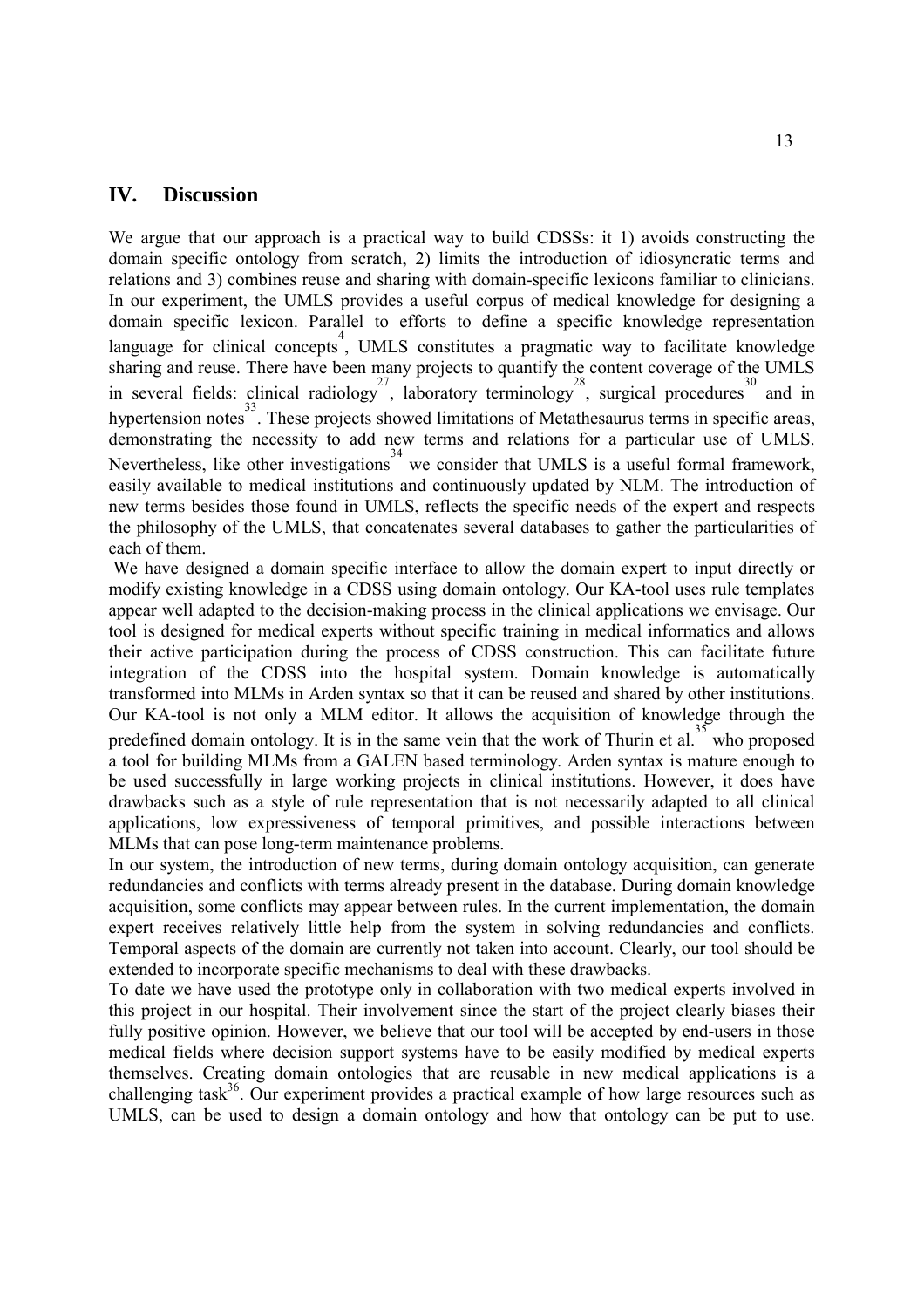Results reached in the area of blood transfusion demonstrate that UMLS provides a useful and manageable corpus of medical knowledge for domain ontology construction.

## **References**

- 1. Musen MA. Dimensions of knowledge sharing and reuse. *Comput Biomed Res*. 1992;25:435-67.
- 2. Chandrasekaran B. Generic tasks in knowledge-based reasoning: High-level building blocks for expert system design. *IEEE Expert*. 1986;1:23-30.
- 3. Steels L. Components of expertise. *AI Magazine*. 1990;11:28-49.
- 4. Rector AL, Bechhofer S, Goble CA, Horrocks I, Nowlan WA, Solomon WD. The GRAIL concept modelling language for medical terminology. *Artif Intell Med*. 1997;9:139-71.
- 5. Shahar Y. A framework for knowledge-based temporal abstraction. *Artif Intell*. 1997; 90:79-133.
- 6. Genesereth MR, Fikes RE. Knowledge Interchange Format , Version 3.0. : Stanford University; 1992.
- 7. Farquhar A, Fikes R, Rice J. The Ontolingua Server: a Tool for Collaborative Ontology Construction. *Proc of Knowledge Acquisition Workshop*. Canada; 1996:1-19.
- 8. Hripcsak G, Ludemann P, Pryor TA, Wigertz O, Clayton PD. Rationale for the Arden Syntax. *Comput Biomed Res*. 1994;27:291-324.
- 9. Ohno-Machado L, Gennari JH, Murphy SN, et al. The guideline interchange format: a model for representing guidelines. *J. Am. Med. Inform. Assoc.* 1998;5:357-72.
- 10. Fox J, Johns N, Rahmanzadeh A. Disseminating medical knowledge: the PROforma approach. *Artif Intell Med*. 1998;14:157-81.
- 11. van Heijst G, Lanzola G, Schreiber T, Stefanelli M. Foundations for a methodology for medical KBS development. *Knowledge Acquisition*. 1994;6:395-433.
- 12. Musen MA. Domain ontologies in software engineering: use of Protege with the EON architecture. *Methods Inf Med*. 1998;37:540-50.
- 13. Rector AL, Nowlan WA. The GALEN project. *Comput Methods Programs Biomed.* 1994;45:75-8.
- 14. Hripcsak G, Clayton PD, Pryor TA, Haug P, Wigertz OB, Van der lei J. The Arden Syntax for medical logic modules. *Proc Annu Symp Comput Appl Med Care*; 1990:200- 204.
- 15. Hripcsak G, Clayton PD, Jenders RA, Cimino JJ, Jhonson SB. Design of a clinical event monitor. *Comput Biomed Res*. 1996;29:194-221.
- 16. Gao X, Johansson B, Shahsavar N, Arkad K, Ahlfeldt H, Wigertz O. Pre-compiling medical logic modules into C++ in building medical decision support systems. *Comput Methods Programs Biomed*. 1993;41:107-19.
- 17. Pryor TA. The use of medical logic modules at LDS hospital. *Comput Biol Med*. 1994;24:391-5.
- 18. Jenders RA, Hripcsak G, Sideli RV, et al. Medical decision support: experience with implementing the Arden Syntax at the Columbia-Presbyterian Medical Center. *Proc Annu Symp Comput Appl Med Care*; 1995:169-73.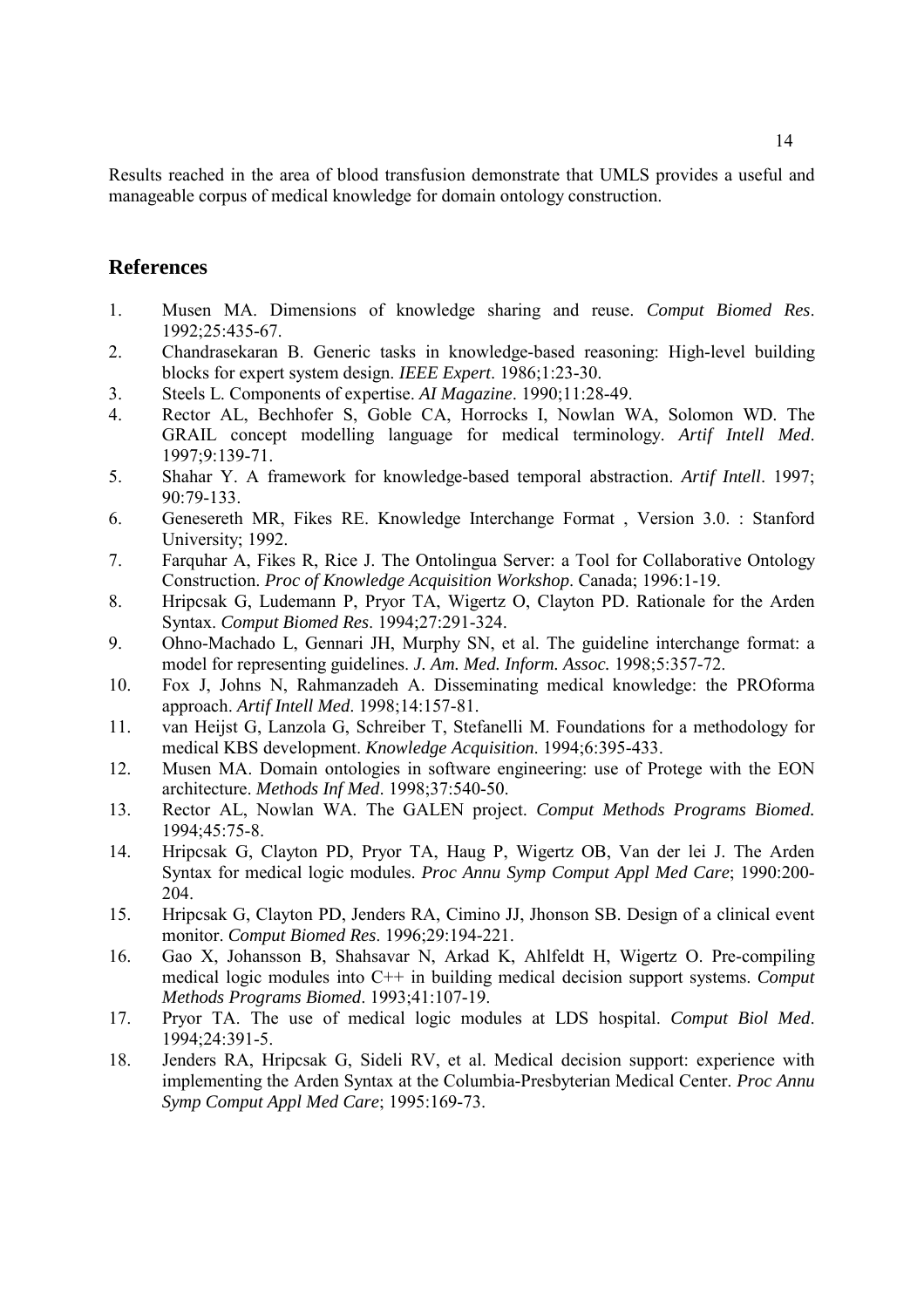- 19. Gao X, Shahsavar N, Arkad K, Ahlfeldt H, Hripcsak G, Wigertz O. Design and fuctions of medical knowledge editors for the Arden Syntax. . *Medinfo*; 1992:472-477.
- 20. Jenders RA, Dasgupta B. Assessment of a knowledge-acquisition tool for writing Medical Logic Modules in the Arden Syntax. *Proc Annu Symp Comput Appl Med Care*; 1996:567-71.
- 21. Sailors RM. MLM Builder: an integrated suite for development and maintenance of Arden Syntax medical logic modules. *Proc Annu Symp Comput Appl Med Care*; 1997:996.
- 22. Spackman KA, Beck JR. A knowledge-based system for transfusion advice. *Am J Clin Pathol*. 1990;94:S25-9.
- 23. Marconi M, Almini D, Pizzi MN, et al. Quality assurance of clinical transfusion practice by implementation of the privilege of blood prescription and computerized prospective audit of blood requests. *Transfus Med*. 1996;6:11-9.
- 24. Gardner RM, Golubjatnikov OK, Laub RM, Jacobson JT, Evans RS. Computer-critiqued blood ordering using the HELP system. *Comput Biomed Res*. 1990;23:514-28.
- 25. Lepage E, Traineau R, Marchetti P, Benbunan M, Gardner RM. Development of a computerized knowledge based system integrated to a medical workstation: Application to blood transfusion. *Medinfo*; 1992:585-590.
- 26. Lepage E, Gardner RM, Laub RM, Golubjatnikov OK. Improving blood transfusion practice: role of a computerized hospital information system. *Transfusion*. 1992;32:253- 9.
- 27. Friedman C. The UMLS coverage of clinical radiology. *Proc Annu Symp Comput Appl Med Care*; 1992:309-13.
- 28. Cimino JJ. Representation of clinical laboratory terminology in the Unified Medical Language System. *Proc Annu Symp Comput Appl Med Care*; 1991:199-203.
- 29. Campbell KE, Oliver DE, Spackman KA, Shortliffe EH. Representing Thoughts Words, and Things in the UMLS. *J. Am. Med. Inform. Assoc.* 1998;5:421-31.
- 30. Burgun A, Bodenreider O, Denier P, et al. Knowledge acquisition from the UMLS sources: application to the description of surgical procedures. *Medinfo*. 1995;8 Pt 1:75-9.
- 31. Achour SL, Dojat M, Brethon J-M, Blain G, Lepage E. The use of the UMLS Knowledge Sources for the Design of a Domain Specific Ontology : a Practical Experience in Blood Transfusion. *Proc of Conference on Artificial Intelligence in Medicine and Medical Decision Making*; 1999:249-253.
- 32. Dojat M, Pachet F. Effective domain-dependent reuse in medical knowledge bases. *Comput Biomed Res*. 1995;28:403-432.
- 33. Campbell JR, Kallenberg GA, Sherrick RC. The clinical utility of META: an analysis for hypertension. *Proc Annu Symp Comput Appl Med Care*; 1992:397-401.
- 34. Campbell KE, Oliver DE, Shortliffe EH. The Unified Medical Language System: toward a collaborative approach for solving terminologic problems. *J. Am. Med. Inform. Assoc.* 1998;5:12-6.
- 35. Thurin A, Carlsson M, Gill H, Wigertz O. Arden syntax and GALEN terminology support: a powerful combination to represent medical knowledge. *Medinfo*. 1995;8 Pt 1:110.
- 36. van Heijst G, Falasconi S, Abu-Hanna A, Schreiber G, Stefanelli M. A case study in ontology library construction. *Artif Intell Med*. 1995;7:227-55.